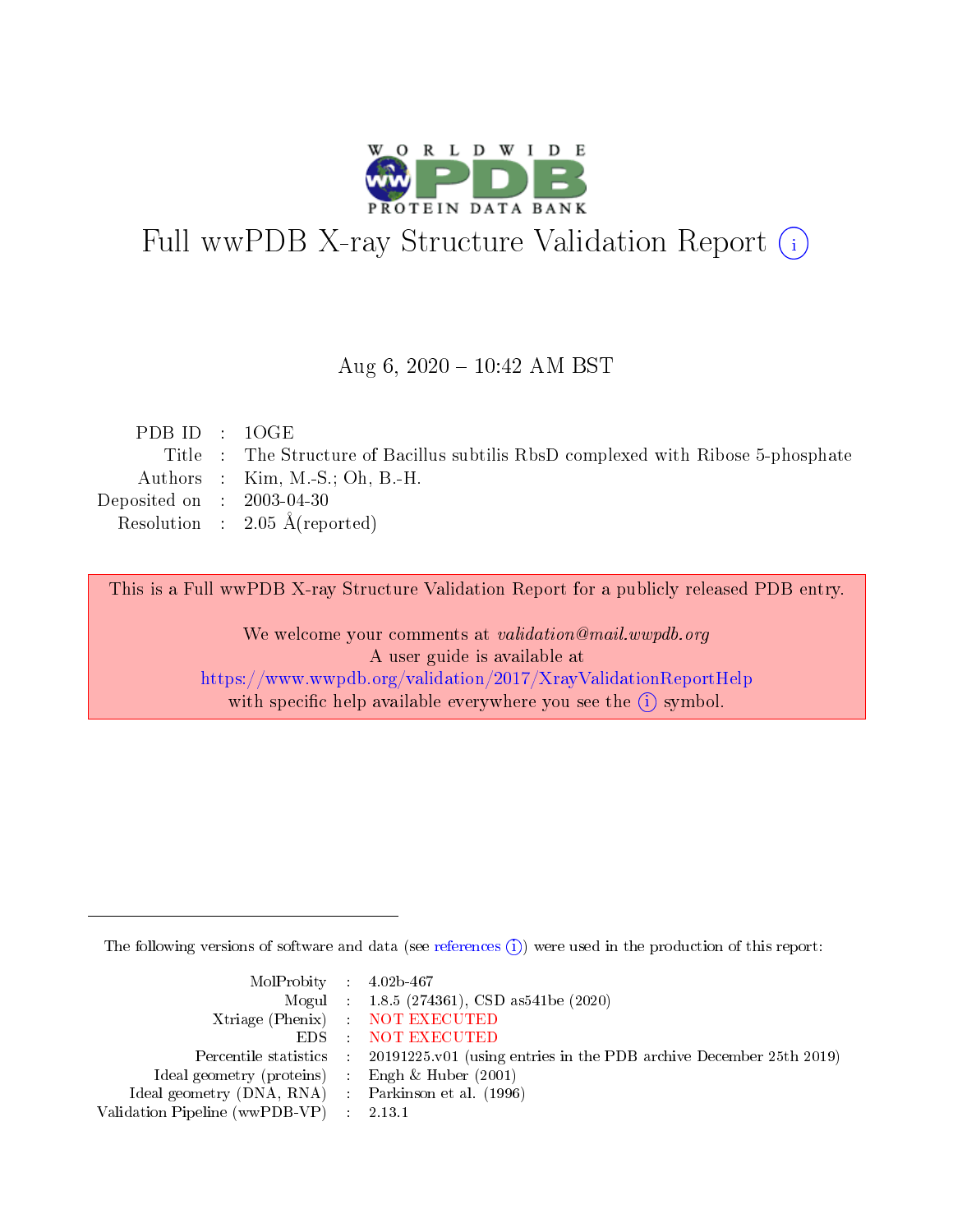# 1 [O](https://www.wwpdb.org/validation/2017/XrayValidationReportHelp#overall_quality)verall quality at a glance  $(i)$

The following experimental techniques were used to determine the structure: X-RAY DIFFRACTION

The reported resolution of this entry is 2.05 Å.

Percentile scores (ranging between 0-100) for global validation metrics of the entry are shown in the following graphic. The table shows the number of entries on which the scores are based.



| Metric                | Whole archive<br>(# $\rm{Entries}$ ) | Similar resolution<br>$(\#\text{Entries}, \text{resolution range}(\text{\AA})\)$ |
|-----------------------|--------------------------------------|----------------------------------------------------------------------------------|
| Clashscore            | 141614                               | 1773 (2.04-2.04)                                                                 |
| Ramachandran outliers | 138981                               | $1752(2.04-2.04)$                                                                |
| Sidechain outliers    | 138945                               | $1752(2.04-2.04)$                                                                |

The table below summarises the geometric issues observed across the polymeric chains and their fit to the electron density. The red, orange, yellow and green segments on the lower bar indicate the fraction of residues that contain outliers for  $\geq=3$ , 2, 1 and 0 types of geometric quality criteria respectively. A grey segment represents the fraction of residues that are not modelled. The numeric value for each fraction is indicated below the corresponding segment, with a dot representing fractions  $\leq=5\%$ 

Note EDS was not executed.

| Mol | Chain  | Length | Quality of chain |     |  |
|-----|--------|--------|------------------|-----|--|
|     | А      | 131    | 83%              | 17% |  |
|     |        |        |                  |     |  |
|     | B      | 131    | 82%              | 18% |  |
|     | $\cap$ | 131    | 86%              | 13% |  |
|     | D      | 131    | 80%              | 19% |  |
|     | E      | 131    | 84%              | 16% |  |

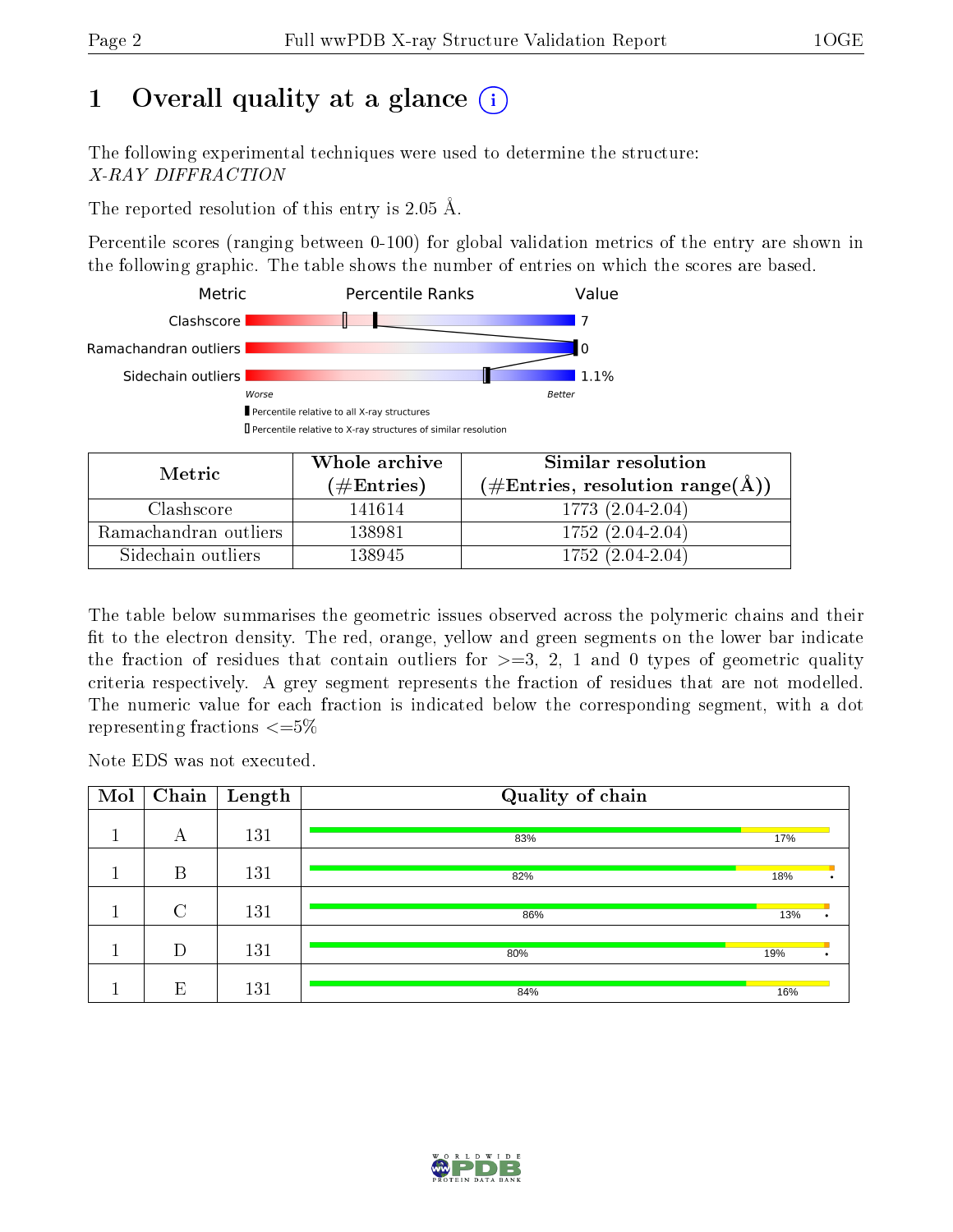# 2 Entry composition (i)

There are 4 unique types of molecules in this entry. The entry contains 5274 atoms, of which 0 are hydrogens and 0 are deuteriums.

In the tables below, the ZeroOcc column contains the number of atoms modelled with zero occupancy, the AltConf column contains the number of residues with at least one atom in alternate conformation and the Trace column contains the number of residues modelled with at most 2 atoms.

| Mol | Chain  | Residues |       |     | Atoms |                    |   | ZeroOcc          | $\mid$ AltConf $\mid$ | $\operatorname{Trace}$ |
|-----|--------|----------|-------|-----|-------|--------------------|---|------------------|-----------------------|------------------------|
|     |        | 131      | Total | C   |       |                    | S | $\left( \right)$ | 0                     |                        |
|     | А      |          | 1002  | 645 | 163   | 191                | 3 |                  |                       |                        |
|     | B      | 131      | Total | C   | N     |                    | S | 0                | 0                     |                        |
|     |        |          | 1002  | 645 | 163   | 191                | 3 |                  |                       |                        |
|     | $\cap$ | 131      | Total | C   | N     | $\left( \ \right)$ | S | 0                | 0                     |                        |
|     |        |          | 1002  | 645 | 163   | 191                | 3 |                  |                       |                        |
|     | D      | 131      | Total | C   | N     | $\left( \right)$   | S | 0                | 0                     |                        |
|     |        |          | 1002  | 645 | 163   | 191                | 3 |                  |                       |                        |
|     | E      | 131      | Total | C   | N     | $\left( \right)$   | S | 0                |                       |                        |
|     |        | 1002     | 645   | 163 | 191   | 3                  |   |                  |                       |                        |

Molecule 1 is a protein called HIGH AFFINITY RIBOSE TRANSPORT PROTEIN RBSD.

Molecule 2 is CHLORIDE ION (three-letter code: CL) (formula: Cl).

|  | Mol   Chain   Residues | Atoms    | $ZeroOcc \mid AltConf \mid$ |
|--|------------------------|----------|-----------------------------|
|  |                        | Total Cl |                             |
|  |                        | Total Cl |                             |

• Molecule 3 is 5-O-phosphono-beta-D-ribofuranose (three-letter code: RP5) (formula:  $C_5H_{11}O_8P$ ).

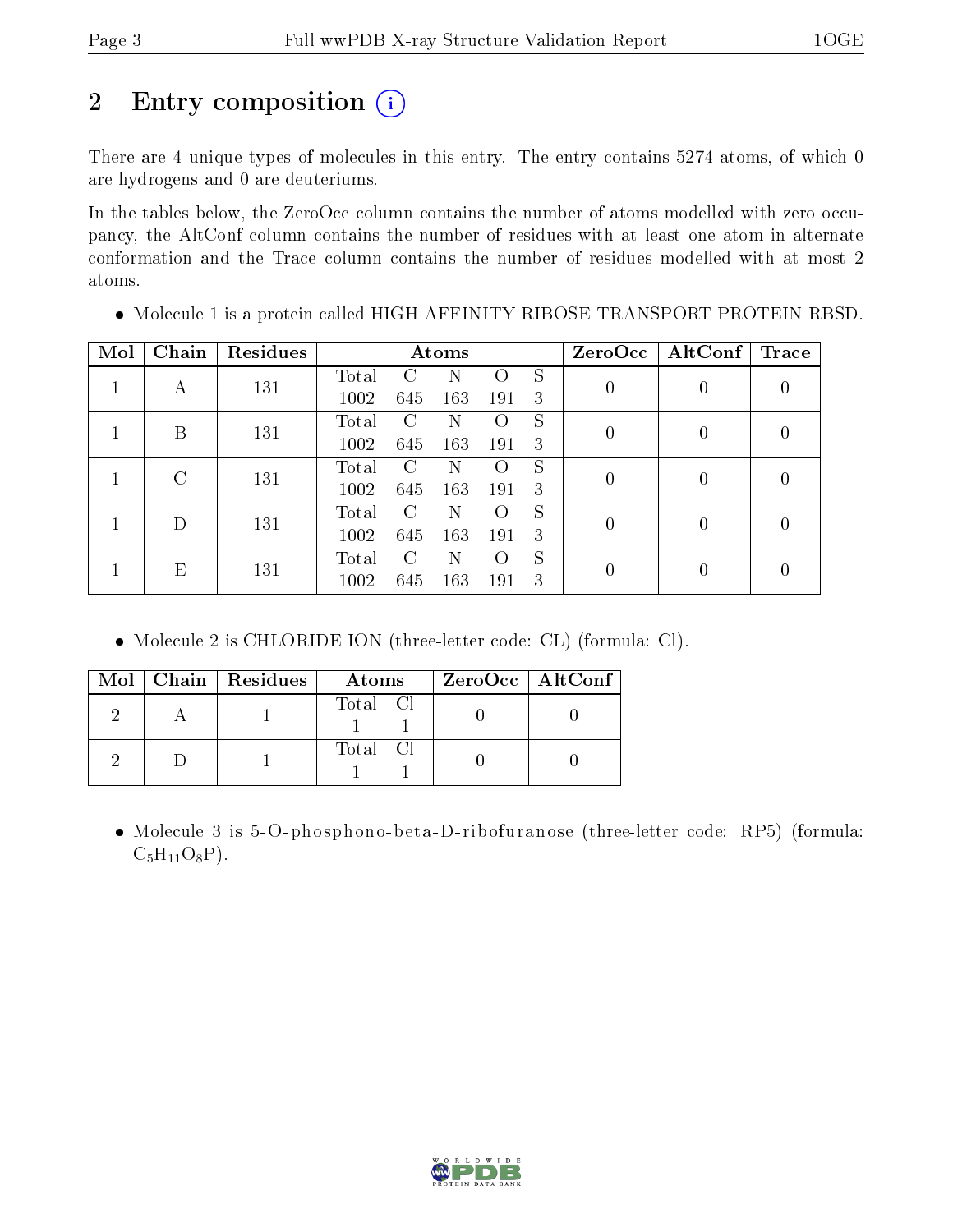

| Mol |   | Chain   Residues | Atoms |                |               |              | ZeroOcc   AltConf |  |
|-----|---|------------------|-------|----------------|---------------|--------------|-------------------|--|
| 3   |   |                  | Total |                |               | Ρ            |                   |  |
|     | А |                  | 14    | 5 <sup>5</sup> | 8             | $\mathbf{1}$ |                   |  |
| 3   | В |                  | Total | 0              |               | P            |                   |  |
|     |   |                  | 14    | $5^{\circ}$    | 8             | 1            |                   |  |
| 3   |   | C                |       | Total          | $\mathcal{C}$ |              | Ρ                 |  |
|     |   |                  | 14    | $\overline{5}$ | 8             |              |                   |  |
| 3   |   |                  | Total |                |               | Р            |                   |  |
|     |   |                  | 14    | 5 <sup>1</sup> | 8             | $\mathbf{1}$ |                   |  |
| 3   | Е |                  | Total |                |               | Ρ            |                   |  |
|     |   |                  | 14    | 5              | 8             |              |                   |  |

Molecule 4 is water.

| Mol | Chain | Residues | Atoms                                 | ZeroOcc   AltConf |
|-----|-------|----------|---------------------------------------|-------------------|
| 4   | А     | 30       | Total<br>$\left( \right)$<br>30<br>30 |                   |
| 4   | В     | 26       | Total<br>O<br>26<br>26                | 0                 |
| 4   |       | 49       | Total<br>$\Omega$<br>49<br>49         |                   |
| 4   |       | 43       | Total<br>Ω<br>43<br>43                |                   |
| 4   | Е     | 44       | Total<br>$\left( \right)$<br>44<br>44 |                   |

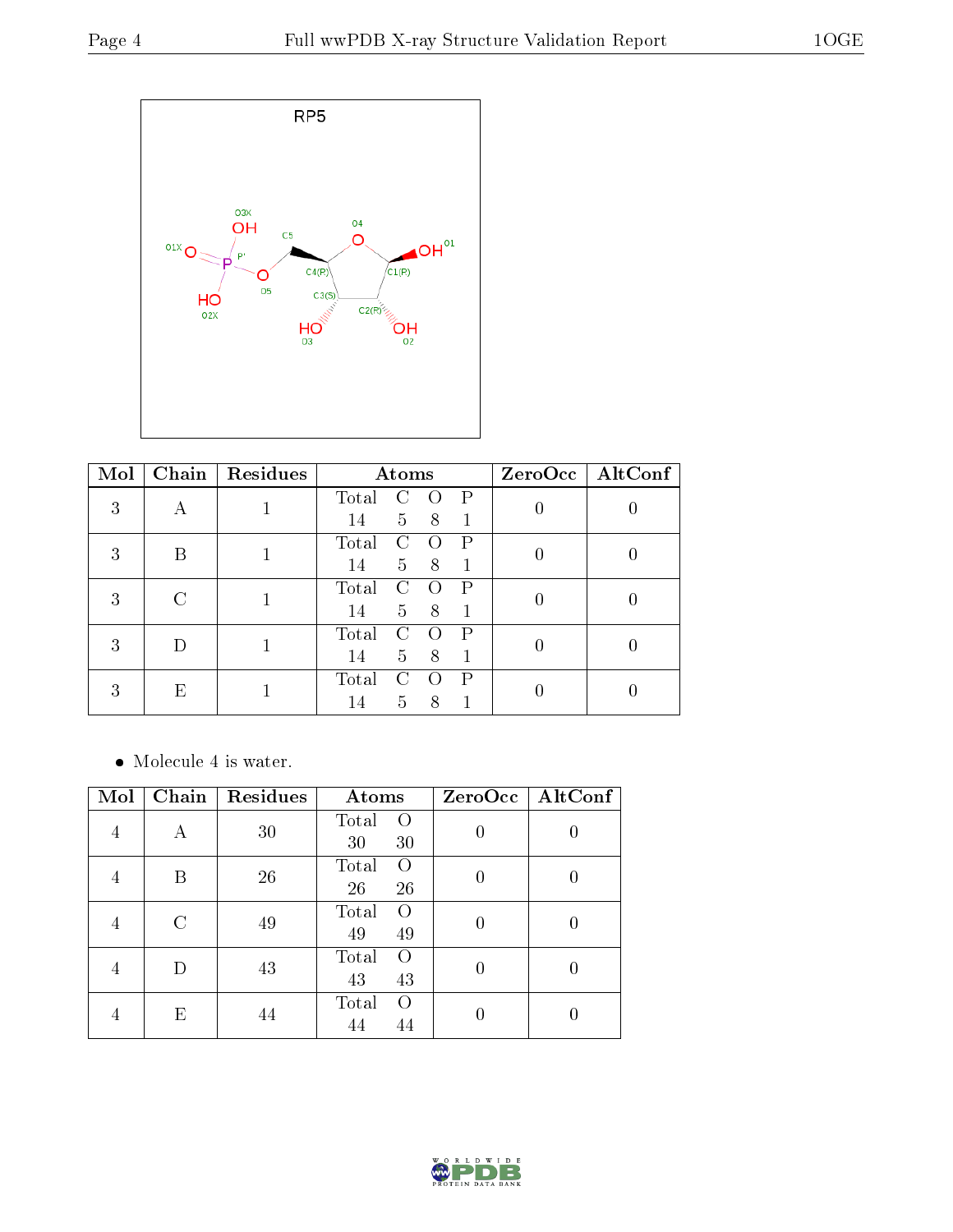# 3 Residue-property plots  $(i)$

These plots are drawn for all protein, RNA, DNA and oligosaccharide chains in the entry. The first graphic for a chain summarises the proportions of the various outlier classes displayed in the second graphic. The second graphic shows the sequence view annotated by issues in geometry. Residues are color-coded according to the number of geometric quality criteria for which they contain at least one outlier: green  $= 0$ , yellow  $= 1$ , orange  $= 2$  and red  $= 3$  or more. Stretches of 2 or more consecutive residues without any outlier are shown as a green connector. Residues present in the sample, but not in the model, are shown in grey.

Note EDS was not executed.

• Molecule 1: HIGH AFFINITY RIBOSE TRANSPORT PROTEIN RBSD



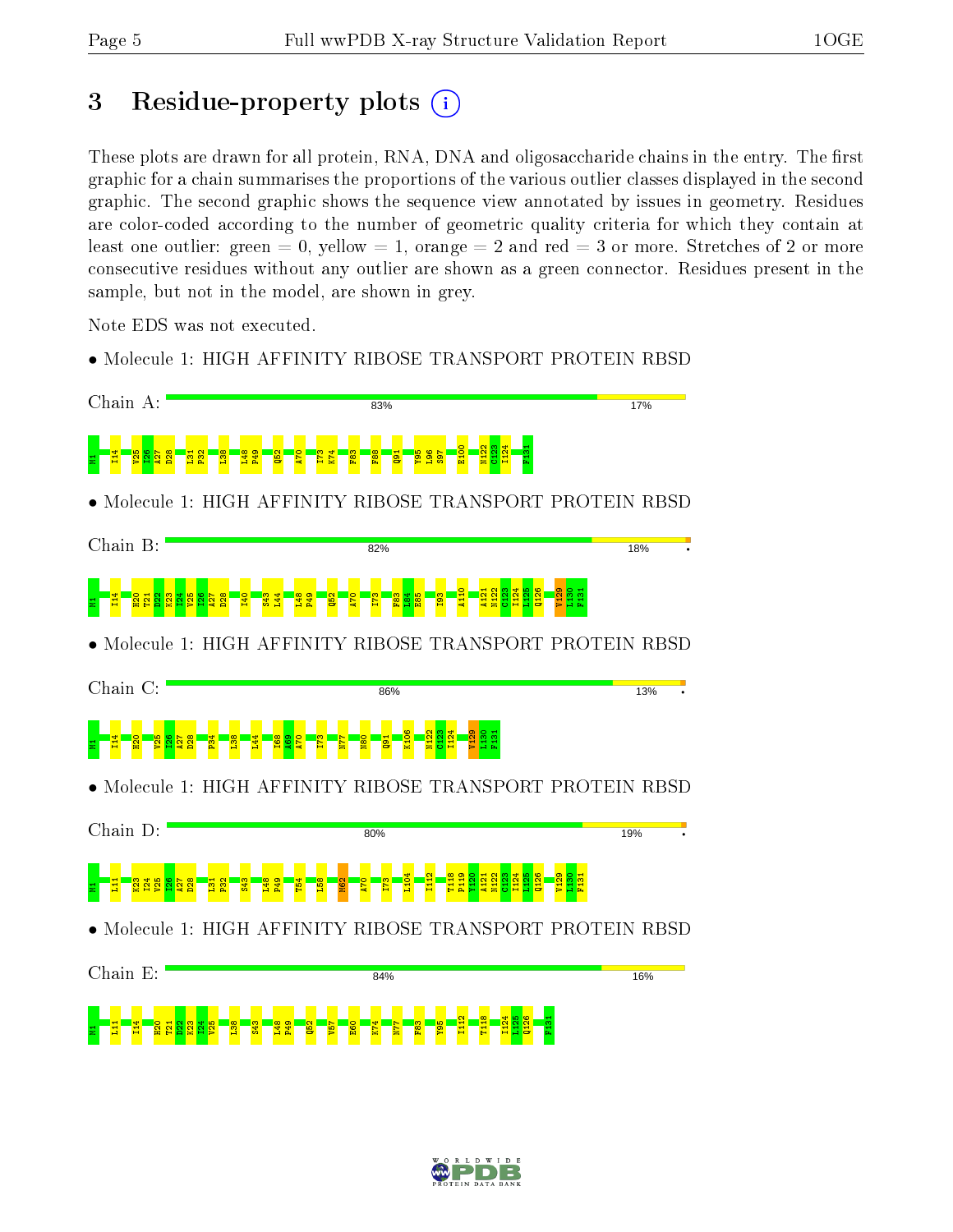# 4 Data and refinement statistics  $(i)$

Xtriage (Phenix) and EDS were not executed - this section is therefore incomplete.

| Property                               | Value                                              | Source    |
|----------------------------------------|----------------------------------------------------|-----------|
| Space group                            | C121                                               | Depositor |
| Cell constants                         | 123.81Å<br>$108.56\text{\AA}$<br>83.53Å            | Depositor |
| a, b, c, $\alpha$ , $\beta$ , $\gamma$ | $128.72^{\circ}$<br>$90.00^\circ$<br>$90.00^\circ$ |           |
| Resolution (A)                         | 30.00<br>- 2.05                                    | Depositor |
| % Data completeness                    | $90.3(30.00-2.05)$                                 | Depositor |
| in resolution range)                   |                                                    |           |
| $\mathrm{R}_{merge}$                   | (Not available)                                    | Depositor |
| $\mathrm{R}_{sym}$                     | (Not available)                                    | Depositor |
| Refinement program                     | <b>CNS</b>                                         | Depositor |
| $R, R_{free}$                          | 0.194<br>0.227<br>$\ddot{\phantom{a}}$             | Depositor |
| Estimated twinning fraction            | No twinning to report.                             | Xtriage   |
| Total number of atoms                  | 5274                                               | wwPDB-VP  |
| Average B, all atoms $(A^2)$           | 39.0                                               | wwPDB-VP  |

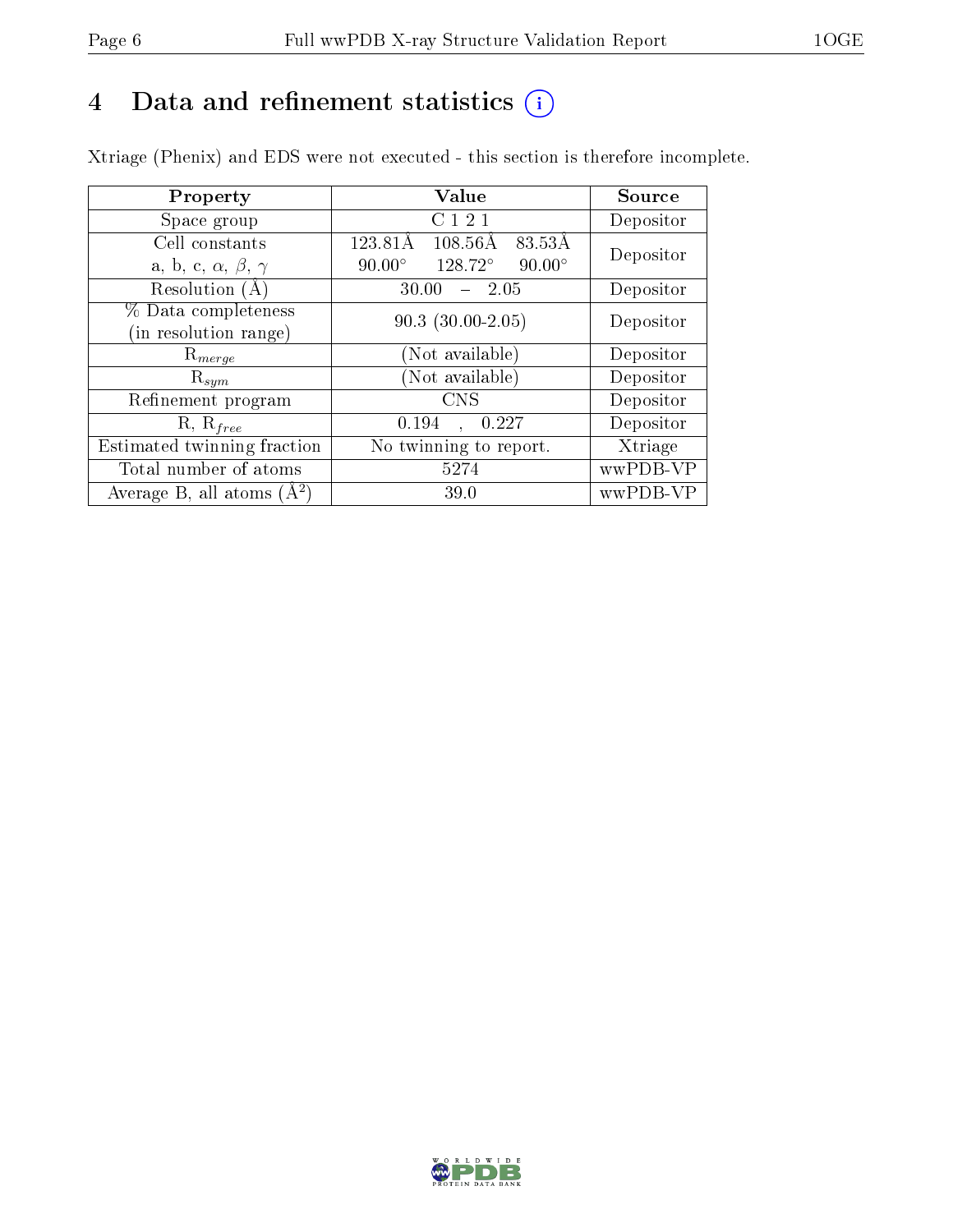# 5 Model quality  $(i)$

## 5.1 Standard geometry  $(i)$

Bond lengths and bond angles in the following residue types are not validated in this section: RP5, CL

The Z score for a bond length (or angle) is the number of standard deviations the observed value is removed from the expected value. A bond length (or angle) with  $|Z| > 5$  is considered an outlier worth inspection. RMSZ is the root-mean-square of all Z scores of the bond lengths (or angles).

| Mol          | Chain         |                    | Bond lengths      |      | Bond angles |
|--------------|---------------|--------------------|-------------------|------|-------------|
|              |               | RMSZ<br>   Z   > 5 |                   | RMSZ | # $ Z  > 5$ |
| $\mathbf{1}$ | А             | 0.31               | 0/1018            | 0.57 | 0/1375      |
| $\mathbf{1}$ | В             | 0.31               | 0/1018            | 0.59 | 0/1375      |
| $\mathbf{1}$ | $\mathcal{C}$ | 0.32               | 0/1018            | 0.60 | 0/1375      |
| $\mathbf{1}$ | D             | 0.33               | 0/1018            | 0.62 | 0/1375      |
| $\mathbf{1}$ | E             | 0.32               | /1018<br>$\Omega$ | 0.61 | 0/1375      |
| All          | Αll           | 0.32               | 0/5090            | 0.60 | 0/6875      |

There are no bond length outliers.

There are no bond angle outliers.

There are no chirality outliers.

There are no planarity outliers.

### 5.2 Too-close contacts  $(i)$

In the following table, the Non-H and H(model) columns list the number of non-hydrogen atoms and hydrogen atoms in the chain respectively. The H(added) column lists the number of hydrogen atoms added and optimized by MolProbity. The Clashes column lists the number of clashes within the asymmetric unit, whereas Symm-Clashes lists symmetry related clashes.

|   |   |      | Mol   Chain   Non-H   H(model) | H(added) |    | Clashes   Symm-Clashes |
|---|---|------|--------------------------------|----------|----|------------------------|
|   |   | 1002 |                                | 1031     | 12 |                        |
|   | B | 1002 |                                | 1031     | 19 |                        |
|   |   | 1002 |                                | 1031     | 13 |                        |
|   |   | 1002 |                                | 1031     | 18 |                        |
|   | Ε | 1002 |                                | 1031     | 14 |                        |
|   |   |      |                                |          |    |                        |
| റ |   |      |                                |          |    |                        |
| ົ |   |      |                                |          |    |                        |

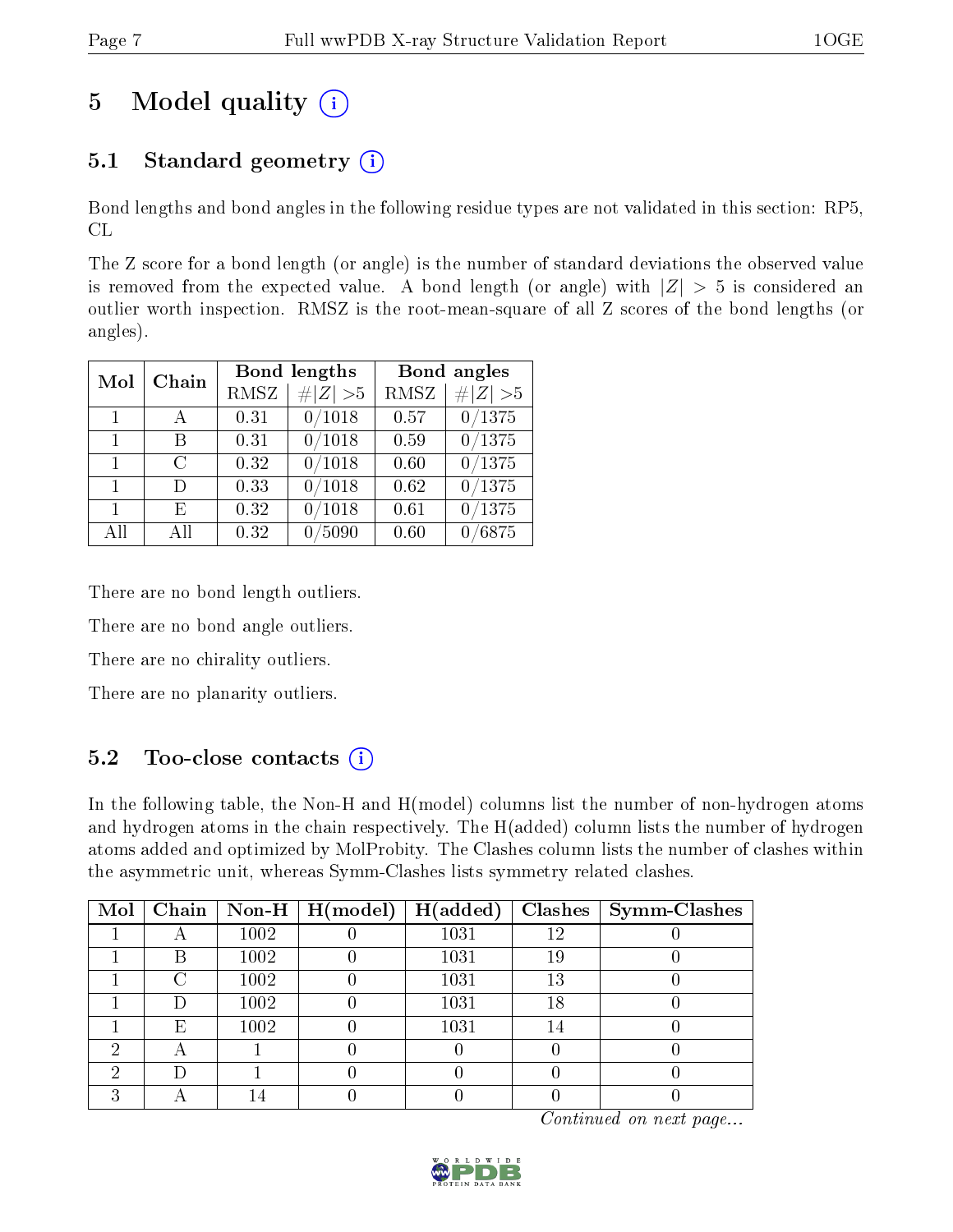| Mol |                    |      | $\fbox{Chain}$ $\fbox{Non-H}$ $\fbox{H(model)}$ | $\overline{\mathrm{H}}(\mathrm{added})$ |    | $\mid$ Clashes $\mid$ Symm-Clashes |
|-----|--------------------|------|-------------------------------------------------|-----------------------------------------|----|------------------------------------|
| 3   | R                  | 14   |                                                 |                                         |    |                                    |
| ົ   |                    | 14   |                                                 |                                         |    |                                    |
|     |                    | 14   |                                                 |                                         |    |                                    |
|     | E                  | 14   |                                                 |                                         |    |                                    |
|     |                    | 30   |                                                 |                                         |    |                                    |
|     | R                  | 26   |                                                 |                                         |    |                                    |
|     | $\curvearrowright$ | 49   |                                                 |                                         |    |                                    |
|     |                    | 43   |                                                 |                                         |    |                                    |
|     | F,                 | 44   |                                                 |                                         |    |                                    |
| All |                    | 5274 |                                                 | 5155                                    | 76 |                                    |

Continued from previous page...

The all-atom clashscore is defined as the number of clashes found per 1000 atoms (including hydrogen atoms). The all-atom clashscore for this structure is 7.

All (76) close contacts within the same asymmetric unit are listed below, sorted by their clash magnitude.

| Atom-1              | Atom-2               | Interatomic      | Clash         |  |
|---------------------|----------------------|------------------|---------------|--|
|                     |                      | distance $(\AA)$ | overlap $(A)$ |  |
| 1: D:28: ASP:H      | 1:D:122:ASN:ND2      | 1.81             | 0.79          |  |
| 1:C:28:ASP:H        | 1:C:122:ASN:ND2      | 1.83             | 0.74          |  |
| 1:B:23:LYS:HE3      | 1:B:126:GLN:HE21     | 1.54             | 0.71          |  |
| 1: D: 27: ALA: HA   | 1: D: 122: ASN: HD22 | 1.57             | 0.70          |  |
| 1: D: 24: ILE: HD11 | 1: D:62:MET:HE3      | 1.75             | 0.69          |  |
| 1:B:27:ALA:HA       | 1:B:122:ASN:HD22     | 1.59             | 0.67          |  |
| 1:C:14:ILE:HD11     | 1:C:38:LEU:HD23      | 1.76             | 0.66          |  |
| 1:C:27:ALA:HA       | 1:C:122:ASN:HD22     | 1.62             | 0.65          |  |
| 1:A:25:VAL:HG22     | 1:A:124:ILE:HG12     | 1.78             | 0.64          |  |
| 1:B:28:ASP:H        | 1:B:122:ASN:ND2      | 1.96             | 0.63          |  |
| 1:A:27:ALA:HA       | 1:A:122:ASN:HD22     | 1.65             | $0.62\,$      |  |
| 1: D: 25: VAL:HG22  | 1: D: 124: ILE: HG12 | 1.83             | 0.60          |  |
| 1:B:48:LEU:HD12     | 1:B:49:PRO:HA        | 1.84             | 0.60          |  |
| 1:B:70:ALA:O        | 1:B:73:ILE:HG22      | 2.03             | 0.59          |  |
| 1: D: 28: ASP:H     | 1: D: 122: ASN: HD21 | 1.50             | 0.57          |  |
| 1:E:57:VAL:O        | 1:E:60:GLU:HG2       | 2.04             | 0.57          |  |
| 1:A:28:ASP:H        | 1:A:122:ASN:ND2      | 2.04             | 0.56          |  |
| 1:B:14:ILE:HD11     | 1:B:40:ILE:HD11      | 1.88             | $0.55\,$      |  |
| 1: D: 129: VAL:HG22 | 1:D:131:PHE:H        | 1.72             | 0.55          |  |
| 1:A:70:ALA:O        | 1: A:73: ILE: HG22   | 2.06             | 0.55          |  |
| 1: D:27: ALA:CA     | 1: D: 122: ASN: HD22 | 2.18             | 0.55          |  |
| 1:A:14:ILE:HD11     | 1:A:38:LEU:HD23      | 1.89             | 0.55          |  |
| 1:C:20:HIS:HB2      | 1:C:129:VAL:HG13     | 1.88             | 0.54          |  |
| 1:B:52:GLN:HG2      | 1:B:83:PHE:CD2       | 2.43             | 0.54          |  |

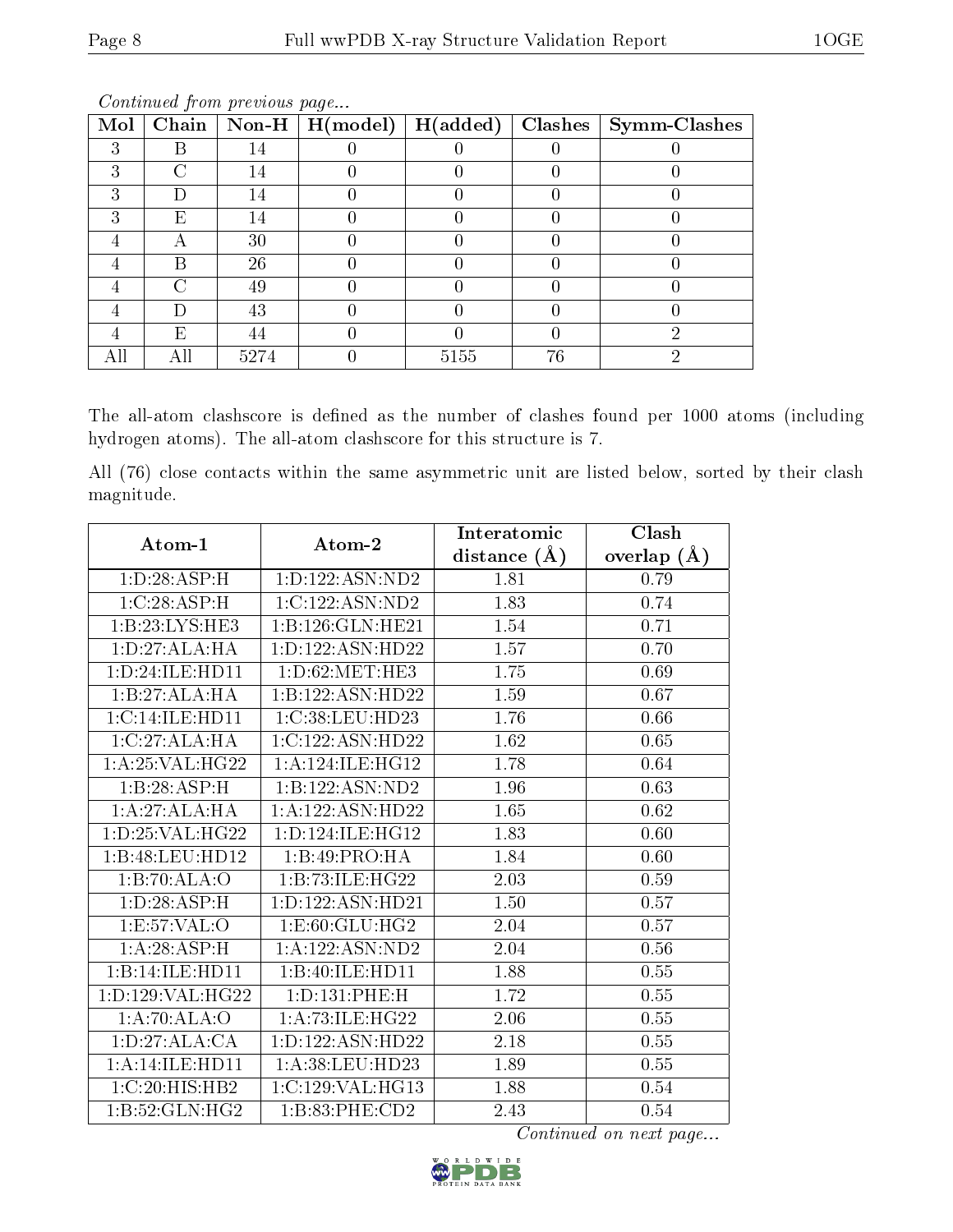| Communa from previous page |                                      | Interatomic      | Clash           |  |  |
|----------------------------|--------------------------------------|------------------|-----------------|--|--|
| Atom-1                     | Atom-2                               | distance $(\AA)$ | overlap $(\AA)$ |  |  |
| 1:E:14:ILE:HD11            | 1:E:38:LEU:HD23                      | 1.91             | 0.53            |  |  |
| 1:C:25:VAL:HG22            | $1:C:124:I\overline{\text{LE:HG12}}$ | 1.90             | 0.53            |  |  |
| 1: A:31: LEU: HD12         | 1:A:32:PRO:HD2                       | 1.92             | 0.52            |  |  |
| 1:C:28:ASP:H               | 1:C:122:ASN:HD21                     | 1.54             | 0.52            |  |  |
| 1:B:25:VAL:HG22            | 1:B:124:ILE:HG12                     | 1.92             | 0.52            |  |  |
| 1:B:20:HIS:O               | 1:B:21:THR:OG1                       | 2.23             | 0.51            |  |  |
| 1:D:24:ILE:HD11            | 1: D:62: MET:CE                      | 2.40             | 0.51            |  |  |
| 1:B:23:LYS:HE3             | 1:B:126:GLN:NE2                      | 2.26             | 0.50            |  |  |
| 1:C:14:ILE:HD11            | 1:C:38:LEU:CD2                       | 2.41             | 0.50            |  |  |
| 1:B:28:ASP:H               | 1:B:122:ASN:HD21                     | 1.59             | 0.50            |  |  |
| 1:E:25:VAL:HG22            | 1: E: 124: ILE: HG12                 | 1.94             | 0.49            |  |  |
| 1: A:97: SER:OG            | 1: A: 100: GLU: HG3                  | 2.12             | 0.49            |  |  |
| 1:B:20:HIS:CG              | 1:B:129:VAL:HG22                     | 2.48             | 0.49            |  |  |
| 1:D:31:LEU:HD12            | 1:D:32:PRO:HD2                       | 1.94             | 0.49            |  |  |
| 1:C:70:ALA:O               | 1:C:73:ILE:HG22                      | 2.13             | 0.49            |  |  |
| 1: A:88:PHE:HB3            | 1: A:91: GLN: HB2                    | 1.96             | 0.47            |  |  |
| 1: A:52: GLN: HG2          | 1:A:83:PHE:CG                        | 2.50             | 0.47            |  |  |
| 1:C:27:ALA:CA              | 1:C:122:ASN:HD22                     | 2.27             | 0.46            |  |  |
| 1:E:48:LEU:HD12            | 1:E:49:PRO:HA                        | 1.96             | 0.46            |  |  |
| 1:E:52:GLN:HG2             | 1:E:83:PHE:CG                        | 2.51             | 0.46            |  |  |
| 1:B:14:ILE:HD13            | 1:B:110:ALA:CB                       | 2.45             | 0.46            |  |  |
| 1:B:27:ALA:CA              | 1:B:122:ASN:HD22                     | 2.29             | 0.46            |  |  |
| 1: D: 43: SER: HA          | 1: D: 49: PRO: HD2                   | 1.99             | 0.44            |  |  |
| 1:E:74:LYS:HE3             | 1:E:95:TYR:CZ                        | 2.53             | 0.43            |  |  |
| 1: D:54:THR:O              | 1:D:58:LEU:HD23                      | 2.19             | 0.43            |  |  |
| 1:B:14:ILE:HD11            | 1:B:40:ILE:CD1                       | 2.49             | 0.43            |  |  |
| 1:E:23:LYS:HE3             | 1:E:126:GLN:NE2                      | 2.33             | 0.43            |  |  |
| 1: D:28:ASP:HB3            | 1:D:121:ALA:HB3                      | 2.01             | 0.43            |  |  |
| 1: E: 23: LYS: HE3         | 1: E: 126: GLN: HE21                 | 1.84             | 0.42            |  |  |
| 1:E:14:ILE:HD11            | 1:E:38:LEU:CD2                       | 2.49             | 0.42            |  |  |
| 1:C:91:GLN:N               | 1:C:91:GLN:OE1                       | 2.52             | 0.42            |  |  |
| 1:B:28:ASP:HB3             | 1:B:121:ALA:HB3                      | 2.00             | 0.42            |  |  |
| 1:B:85:GLU:OE1             | 1:B:93:ILE:HD12                      | 2.20             | 0.42            |  |  |
| 1:C:34:PRO:HB3             | 1:C:106:LYS:HG2                      | 2.01             | 0.42            |  |  |
| 1:C:68:ILE:HB              | 1:C:124:ILE:HB                       | 2.02             | 0.42            |  |  |
| 1: D: 118: THR: HA         | 1:D:119:PRO:HD3                      | 1.89             | 0.42            |  |  |
| 1: D: 11: LEU: HD21        | 1: D: 112: ILE: HG12                 | 2.02             | 0.41            |  |  |
| 1:B:43:SER:HA              | 1:B:49:PRO:HD2                       | 2.02             | 0.41            |  |  |
| 1: E: 11: LEU: HD21        | 1: E: 112: ILE: HG12                 | 2.02             | 0.41            |  |  |
| 1:E:20:HIS:O               | 1: E:21:THR:OG1                      | 2.29             | 0.41            |  |  |
| 1:E:77:ASN:ND2             | 1: E: 118: THR: HB                   | 2.36             | 0.41            |  |  |

Continued from previous page.

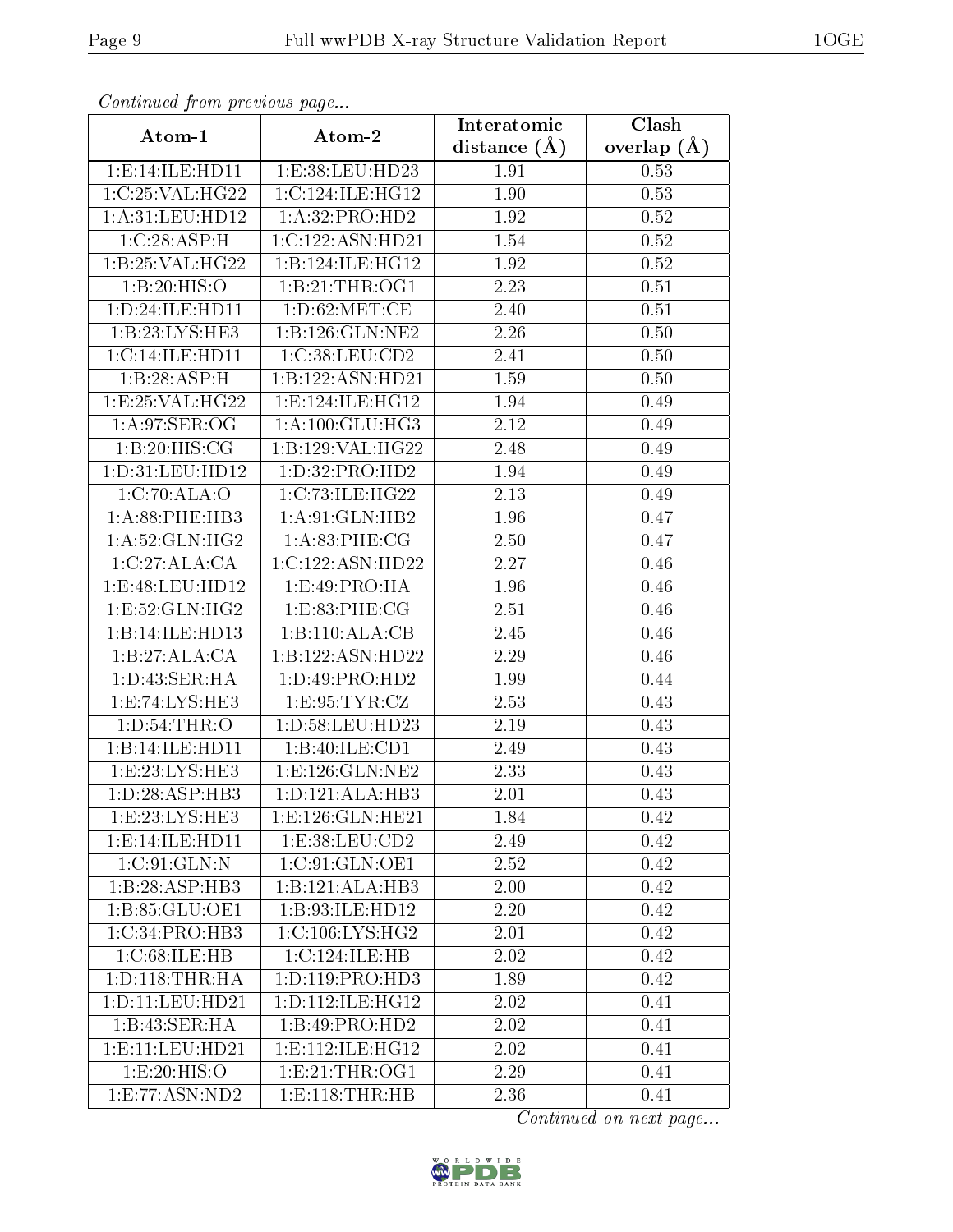| Atom-1             | Atom-2               | Interatomic    | Clash         |
|--------------------|----------------------|----------------|---------------|
|                    |                      | distance $(A)$ | overlap $(A)$ |
| 1: E: 74: LYS: HE3 | 1: E: 95: TYR: CE1   | 2.55           | 0.41          |
| 1:C:77:ASN:ND2     | 1:C:80:ASN:HD22      | 2.18           | 0.41          |
| 1:A:70:ALA:HA      | 1: A:96:LEU:O        | 2.21           | 0.41          |
| 1: D:48: LEU: HA   | 1:D:49:PRO:HA        | 1.88           | 0.41          |
| 1: D: 70: ALA: O   | 1: D: 73: ILE: HG22  | 2.20           | 0.41          |
| 1:A:74:LYS:HE3     | 1: A:95:TYR:CE2      | 2.56           | 0.41          |
| 1: D: 28: ASP: N   | 1:D:122:ASN:ND2      | 2.61           | 0.41          |
| 1: A:48:LEU:HD12   | 1:A:49:PRO:HA        | 2.03           | 0.40          |
| 1: E:43: SER: HA   | 1:E:49:PRO:HD2       | 2.03           | 0.40          |
| 1:B:48:LEU:HA      | 1:B:49:PRO:HA        | 1.89           | 0.40          |
| 1: D: 23: LYS: HE3 | 1: D: 126: GLN: HE21 | 1.86           | 0.40          |

Continued from previous page...

All (2) symmetry-related close contacts are listed below. The label for Atom-2 includes the symmetry operator and encoded unit-cell translations to be applied.

| Atom-1             | Atom-2                    | Interatomic<br>distance (A) | Clash<br>overlap $(A)$ |
|--------------------|---------------------------|-----------------------------|------------------------|
| 4:E:2024:HOH:O     | 4:E:2024:HOH:O[2]<br>6551 | l 49                        |                        |
| 4: E: 2005: HOH: O | 4:E:2005:HOH:O[2]         | 1.90                        | 0.30                   |

#### 5.3 Torsion angles (i)

#### 5.3.1 Protein backbone (i)

In the following table, the Percentiles column shows the percent Ramachandran outliers of the chain as a percentile score with respect to all X-ray entries followed by that with respect to entries of similar resolution.

The Analysed column shows the number of residues for which the backbone conformation was analysed, and the total number of residues.

| Mol | Chain   | Analysed        | Favoured    | Outliers<br>Allowed |                  | Percentiles    |
|-----|---------|-----------------|-------------|---------------------|------------------|----------------|
| 1.  | А       | $129/131(98\%)$ | 124 (96%)   | 5(4%)               | $\left( \right)$ | 100<br>$100\,$ |
|     | B       | $129/131(98\%)$ | 125 (97%)   | $4(3\%)$            | $\theta$         | 100<br>100     |
|     | $\rm C$ | $129/131(98\%)$ | 126 (98%)   | $3(2\%)$            | $\theta$         | 100<br>100     |
|     | D       | $129/131(98\%)$ | 125 (97%)   | 4(3%)               | $\theta$         | 100<br>100     |
|     | E       | $129/131(98\%)$ | 125 (97%)   | 4(3%)               | $\theta$         | 100<br>100     |
| All | All     | 645/655(98%)    | 625 $(97%)$ | $20(3\%)$           | $\theta$         | 100            |

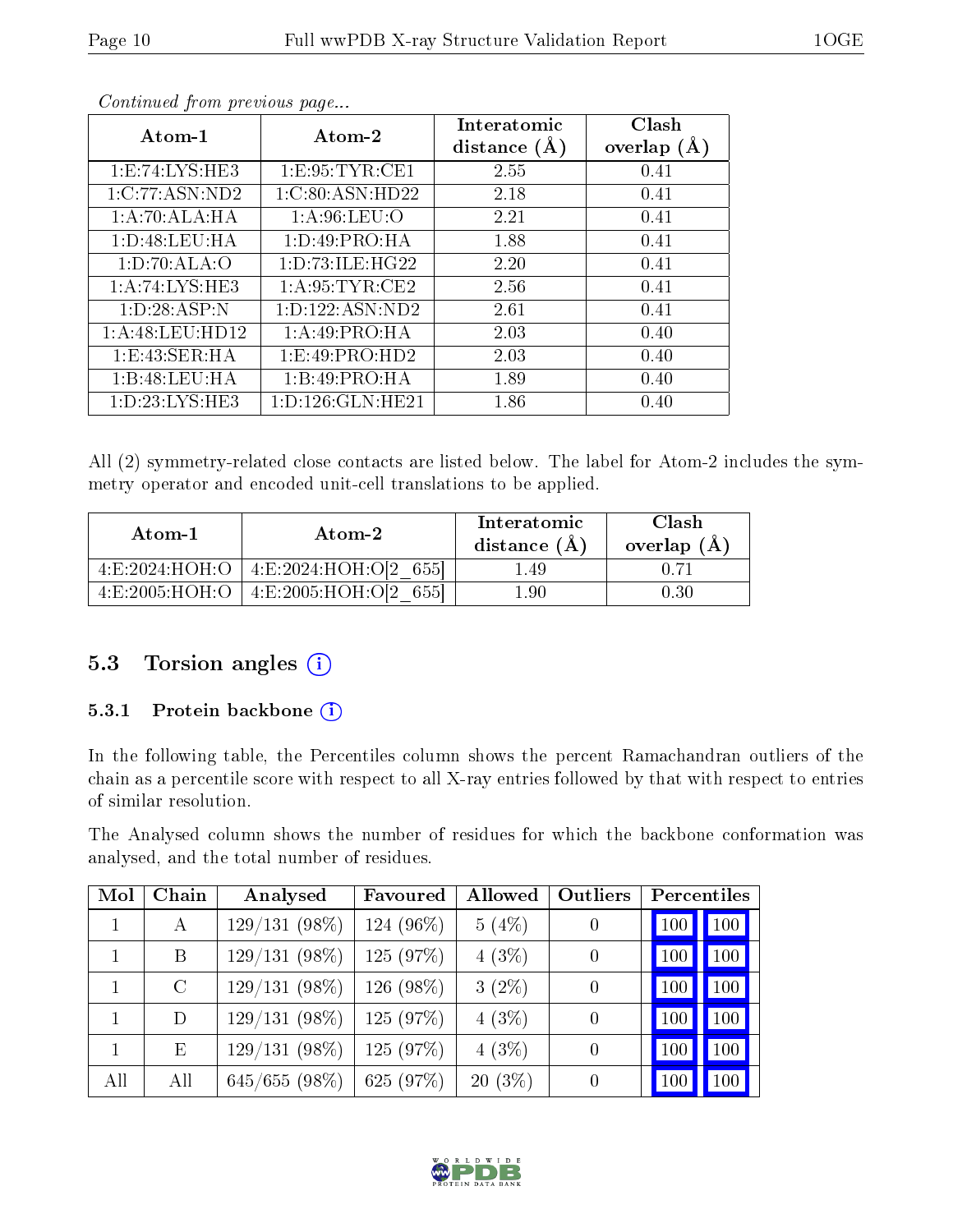There are no Ramachandran outliers to report.

#### 5.3.2 Protein sidechains  $(i)$

In the following table, the Percentiles column shows the percent sidechain outliers of the chain as a percentile score with respect to all X-ray entries followed by that with respect to entries of similar resolution.

The Analysed column shows the number of residues for which the sidechain conformation was analysed, and the total number of residues.

| Mol | Chain         | Analysed            | <b>Outliers</b><br>Rotameric |          | Percentiles |  |  |
|-----|---------------|---------------------|------------------------------|----------|-------------|--|--|
|     | A             | $106/106(100\%)$    | $106(100\%)$                 | $\theta$ | 100<br>100  |  |  |
|     | B             | $106/106(100\%)$    | $104(98\%)$                  | $2(2\%)$ | 53<br>57    |  |  |
|     | $\mathcal{C}$ | $106/106(100\%)$    | 104 (98%)                    | $2(2\%)$ | 53<br>57    |  |  |
| 1   | D             | $106/106$ $(100\%)$ | 104 (98%)                    | $2(2\%)$ | 53<br>57    |  |  |
|     | E             | $106/106(100\%)$    | $106(100\%)$                 | $\theta$ | 100<br>100  |  |  |
| All | All           | $530/530$ $(100\%)$ | 524 (99%)                    | $6(1\%)$ | 73<br>73    |  |  |

All (6) residues with a non-rotameric sidechain are listed below:

| Mol | Chain | Res | <b>Type</b> |
|-----|-------|-----|-------------|
|     |       | 44  | LEU         |
|     | В     | 129 | VAL         |
|     | C     | 44  | LEU         |
|     | C     | 129 | VAL         |
|     | Ð     | 62  | MET         |
|     |       | 104 | LEU         |

Some sidechains can be flipped to improve hydrogen bonding and reduce clashes. All (18) such sidechains are listed below:

| Mol | Chain | Res | <b>Type</b>       |
|-----|-------|-----|-------------------|
| 1   | А     | 86  | <b>ASN</b>        |
| 1   | A     | 122 | <b>ASN</b>        |
| 1   | В     | 86  | $\overline{A}$ SN |
| 1   | B     | 122 | <b>ASN</b>        |
| 1   | В     | 126 | <b>GLN</b>        |
| 1   | С     | 52  | <b>GLN</b>        |
| 1   | С     | 78  | <b>GLN</b>        |
| 1   | С     | 80  | <b>ASN</b>        |
|     | C     | 86  | ASN               |

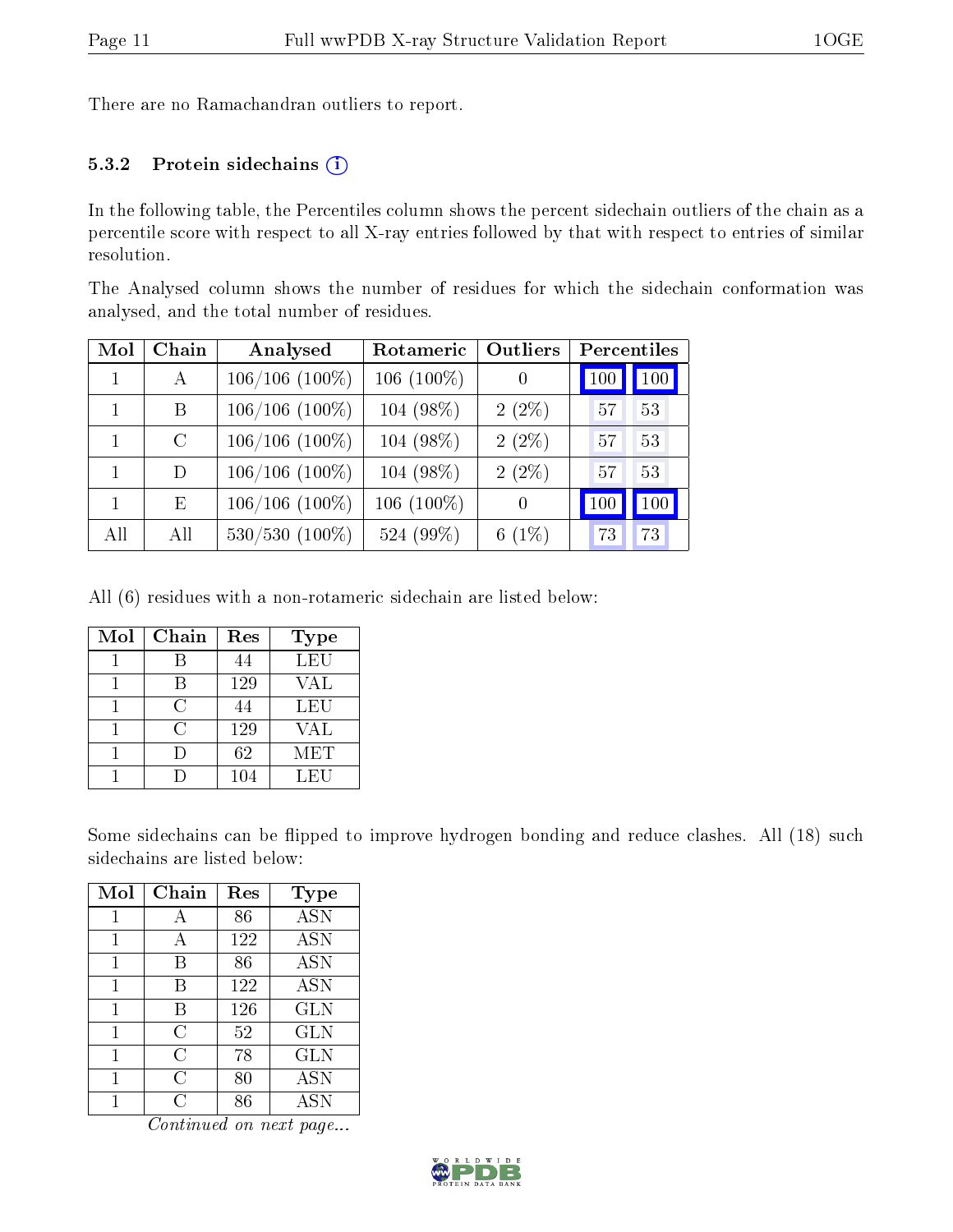| Mol | Chain  | Res | <b>Type</b> |
|-----|--------|-----|-------------|
|     | С      | 122 | <b>ASN</b>  |
| 1   | I)     | 86  | <b>ASN</b>  |
| 1   | $\Box$ | 122 | <b>ASN</b>  |
|     | Ð      | 126 | <b>GLN</b>  |
|     | E      | 52  | <b>GLN</b>  |
| 1   | Ε      | 77  | <b>ASN</b>  |
| 1   | E      | 80  | <b>ASN</b>  |
|     | E      | 86  | <b>ASN</b>  |
|     | F,     | 126 | <b>GLN</b>  |

Continued from previous page...

#### 5.3.3 RNA $(i)$

There are no RNA molecules in this entry.

### 5.4 Non-standard residues in protein, DNA, RNA chains  $(i)$

There are no non-standard protein/DNA/RNA residues in this entry.

#### 5.5 Carbohydrates  $(i)$

There are no monosaccharides in this entry.

### 5.6 Ligand geometry  $(i)$

Of 7 ligands modelled in this entry, 2 are monoatomic - leaving 5 for Mogul analysis.

In the following table, the Counts columns list the number of bonds (or angles) for which Mogul statistics could be retrieved, the number of bonds (or angles) that are observed in the model and the number of bonds (or angles) that are defined in the Chemical Component Dictionary. The Link column lists molecule types, if any, to which the group is linked. The Z score for a bond length (or angle) is the number of standard deviations the observed value is removed from the expected value. A bond length (or angle) with  $|Z| > 2$  is considered an outlier worth inspection. RMSZ is the root-mean-square of all Z scores of the bond lengths (or angles).

| Mol | Chain<br>Res |               | Link | Bond lengths |            |      | Bond angles |          |             |        |      |             |
|-----|--------------|---------------|------|--------------|------------|------|-------------|----------|-------------|--------|------|-------------|
|     | Type         |               |      |              |            |      | Counts      | RMSZ     | # $ Z  > 2$ | Counts | RMSZ | # $ Z  > 2$ |
| 3   | RP5          |               | 1133 |              | 14, 14, 14 | 0.61 |             | 20,21,21 | 1.34        | 1(5%)  |      |             |
| 3   | RP5          |               | 1133 |              | 14, 14, 14 | 0.67 |             | 20,21,21 | 1.36        | 1(5%)  |      |             |
| 3   | RP5          | $\mathcal{C}$ | 1132 |              | 14, 14, 14 | 0.64 |             | 20,21,21 | 1.36        | 1(5%)  |      |             |
| 3   | RP5          | B             | 1132 | -            | 14, 14, 14 | 0.64 |             | 20,21,21 | 1.39        | 1(5%)  |      |             |

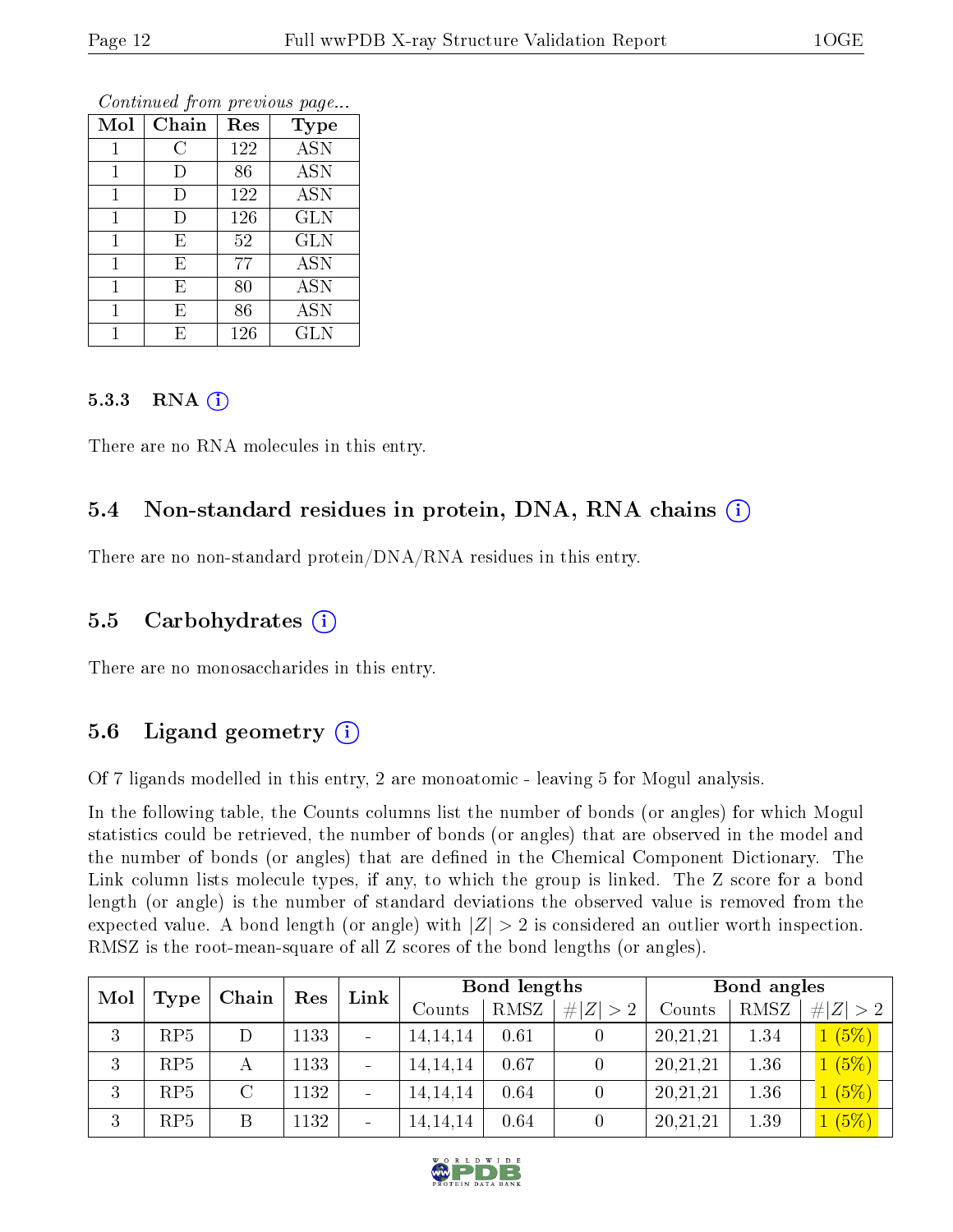| $\bf{Mol}$<br>$\vert$ Type $\vert$ Chain $\vert$ |     |  | $^+$ Res | Link |          | Bond lengths |            | Bond angles |                                                                              |
|--------------------------------------------------|-----|--|----------|------|----------|--------------|------------|-------------|------------------------------------------------------------------------------|
|                                                  |     |  |          |      | Counts   |              |            |             | $\mid$ RMSZ $\mid$ $\# Z  > 2 \mid$ Counts $\mid$ RMSZ $\mid \# Z  > 2 \mid$ |
|                                                  | RP5 |  | 1132     |      | 14.14.14 | 0.62         | 20, 21, 21 | 1.41        |                                                                              |

In the following table, the Chirals column lists the number of chiral outliers, the number of chiral centers analysed, the number of these observed in the model and the number defined in the Chemical Component Dictionary. Similar counts are reported in the Torsion and Rings columns. '-' means no outliers of that kind were identified.

| Mol | Type            | Chain  | Res  | Link   Chirals | <b>Torsions</b> | $\mathbf{Rings}$ |
|-----|-----------------|--------|------|----------------|-----------------|------------------|
| 3   | RP5             |        | 1133 |                | 1/6/22/22       | $-0/1/1/1$       |
|     | RP5             |        | 1133 |                | 1/6/22/22       | 0/1/1/1          |
| 3   | RP5             | $\cap$ | 1132 |                | 1/6/22/22       | 0/1/1/1          |
| 3   | RP5             | B      | 1132 |                | 1/6/22/22       | 0/1/1/           |
| ર   | RP <sub>5</sub> | E      | 1132 |                | 0/6/22/22       | 0/1              |

There are no bond length outliers.

All (5) bond angle outliers are listed below:

| Mol | Chain    | Res  | Type            | Atoms      |         | Observed $(°)$ | Ideal(°) |
|-----|----------|------|-----------------|------------|---------|----------------|----------|
| 3   |          | 1132 | RP <sub>5</sub> | $O1-C1-O4$ | $-4.97$ | 104.77         | 111.13   |
| 2   | Е,       | 1132 | RP5             | $O1-C1-O4$ | $-4.93$ | 104.82         | 111.13   |
| २   | $\Gamma$ | 1132 | RP <sub>5</sub> | $O1-C1-O4$ | -4.88   | 104.88         | 111.13   |
| 2   |          | 1133 | RP <sub>5</sub> | $O1-C1-O4$ | $-4.84$ | 104.94         | 111.13   |
| 2   |          | 1133 | RP5             | O1-C1-O4   | -4 74   | 105.06         | 111 13   |

There are no chirality outliers.

All (4) torsion outliers are listed below:

| Mol                         | Chain          | Res  | <b>Type</b>     | Atoms               |
|-----------------------------|----------------|------|-----------------|---------------------|
| $\beta$                     |                | 1133 | RP <sub>5</sub> | $C4-C5-O5-P'$       |
| $\mathcal{S}_{\mathcal{S}}$ | $\mathfrak{C}$ | 1132 | RP5             | $C4-C5-O5-P'$       |
| -3                          | R              | 1132 | RP <sub>5</sub> | $C4-C5-O5-P'$       |
|                             |                | 1133 | RP5             | $C4 - C5 - O5 - P'$ |

There are no ring outliers.

No monomer is involved in short contacts.

### 5.7 [O](https://www.wwpdb.org/validation/2017/XrayValidationReportHelp#nonstandard_residues_and_ligands)ther polymers (i)

There are no such residues in this entry.

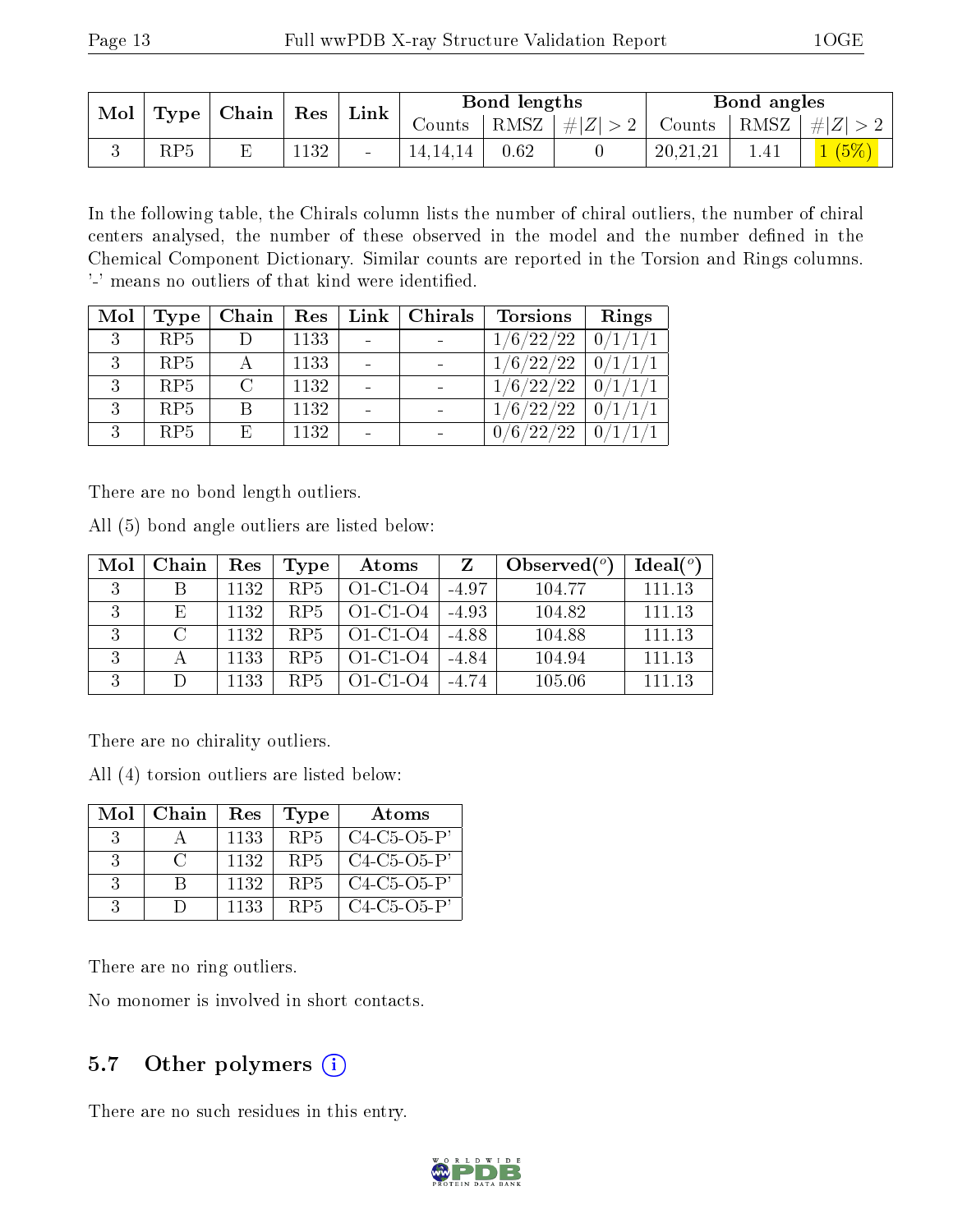## 5.8 Polymer linkage issues (i)

There are no chain breaks in this entry.